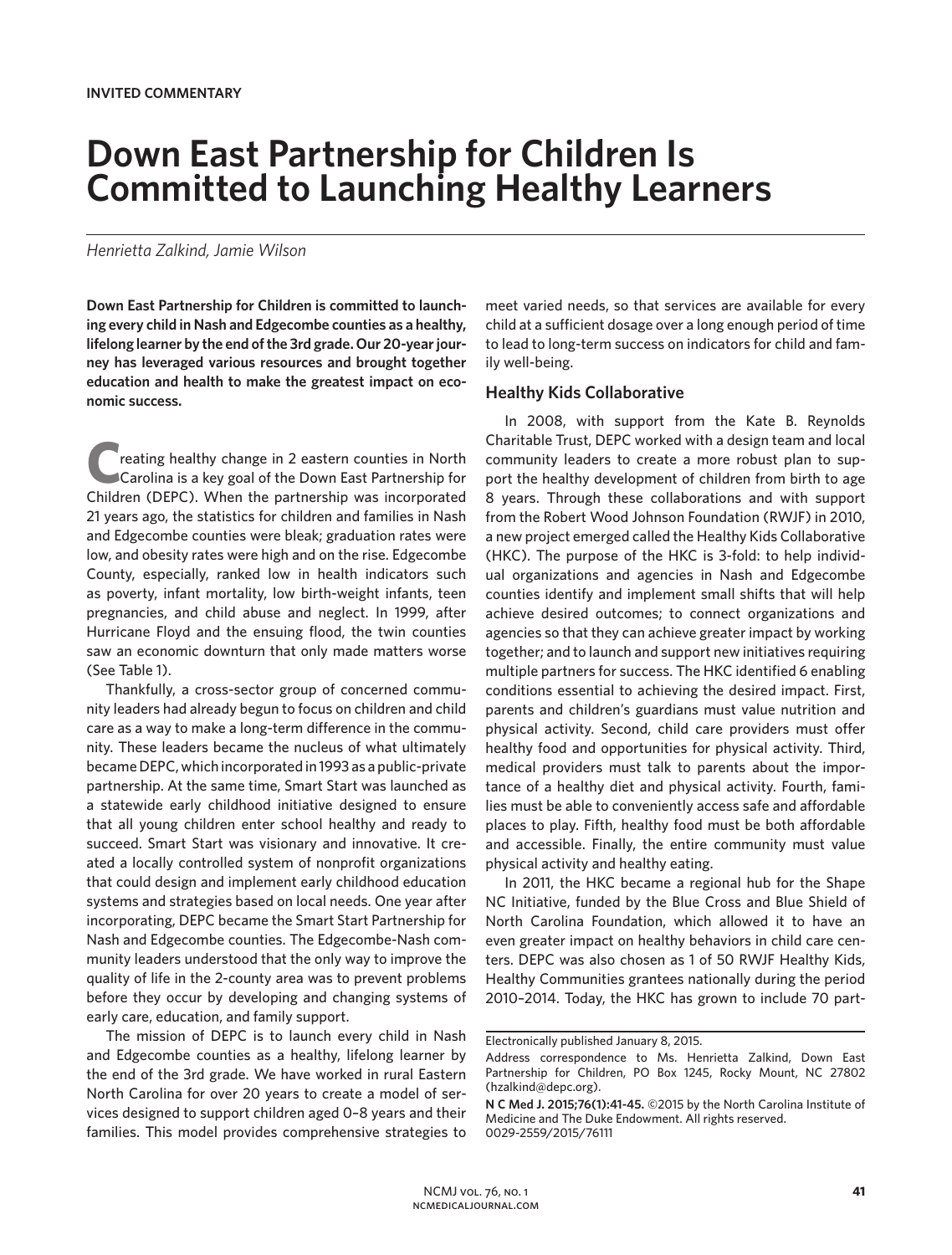| TABLE 1.                                                                  |  |
|---------------------------------------------------------------------------|--|
| <b>Health and Socioeconomic Indicators in Nash and Edgecombe Counties</b> |  |

|                                                                                                                                                                                                                                    | 1995-2006               |                         | 2012-2013              |                         |
|------------------------------------------------------------------------------------------------------------------------------------------------------------------------------------------------------------------------------------|-------------------------|-------------------------|------------------------|-------------------------|
|                                                                                                                                                                                                                                    | Edgecombe               | Nash                    | Edgecombe              | Nash                    |
| Infant mortality rate (per 1,000 live births) [1]                                                                                                                                                                                  | 11.8 (1996)             | 17.3 (1996)             | 7.4 (2013)             | 9.9(2013)               |
| Child abuse and neglect <sup>a</sup>                                                                                                                                                                                               | 296 (1998) <sup>b</sup> | 338 (1998) <sup>b</sup> | 26 (2012) <sup>c</sup> | 147 (2012) <sup>c</sup> |
| Percentage of children in high-quality child care <sup>d</sup> [4]                                                                                                                                                                 | 47% (2001)              | 48% (2001)              | 79% (2012)             | 73% (2012)              |
| Graduation rate [5]                                                                                                                                                                                                                | 56% (2006)              | 60% (2006)              | 80% (2012)             | 77% (2012)              |
| Teen pregnancy rate (per 1,000 girls aged 15-19 years) [6]                                                                                                                                                                         | 91.6 (2001)             | 75.6 (2001)             | 65.4 (2013)            | 41.6 (2013)             |
| Percentage of children living in poverty [7]                                                                                                                                                                                       | 29.4% (1995)            | 20.6% (1995)            | 45.7% (2012)           | 29.4% (2012)            |
| <sup>a</sup> Child abuse and neglect is defined as the number of reports with a finding of abuse and neglect, abuse, neglect, or dependency in the state fiscal year.<br><sup>b</sup> Data from Jordan Institute for Families [2]. |                         |                         |                        |                         |

c Data from NC Child [3].

d High-quality child care was defined as the percentage of children in 4- and 5-star care.

ners and works through 5 subgroups: medical, outdoor learning environments, child care, physical activity and nutrition policy, and family engagement (See Table 2). The HKC continues to serve as a driving force in changing policy and practice to support healthier environments for young children.

# **Working With Child Care Centers**

DEPC is working with child care centers to promote best practices for nutrition and physical activity. Through the Nutrition and Physical Activity Self Assessment for Child Care (NAP SACC) and the Shape NC Initiative, the importance of healthy living in all environments where children play and learn is becoming more apparent in the community. Shape NC centers, including the Model Early Learning Center at Nash Community College Child Development Center, have significantly increased daily fruit and vegetable consumption and daily physical activity opportunities. These initial successes have led to a phase II expansion of Shape NC, with an additional 120 new centers statewide participating over the next 3 years.

## **Access to Fresh Fruits and Vegetables**

Increasing farmers' markets, community gardens, and community agriculture boxes remains a key strategy of the HKC. DEPC also hosts Produce and Play Days at its Family Resource Center each week during the growing season. During these events, activities are available for children, while families receive tips on how to shop at a farmers' market and how to cook fresh foods. As a result of the HKC advocacy efforts, the local transit system added a bus stop at the Rocky Mount Farmer's Market. Future advocacy efforts will focus on acceptance of supplemental nutrition assistance program (SNAP) benefits at local farmers' markets and utilization of the Women, Infants, and Children (WIC) Farmers' Market Nutrition Program.

We continue to seek resources to support child care providers in serving healthier options to children in their care. The next step is working through the network of community partners to devise a food distribution system that moves food from the fields of local farmers and community gardens to the kitchens of child care providers and families.

# **Access to Places to Play**

National research, as well as our own experience, tells us that healthy children are more successful learners and that early nutrition and physical activity matter greatly to school readiness and success [8-15]. Research also proves that early learning happens best through play [16-18], and playing outdoors exponentially expands those opportunities, even in poor rural areas. Therefore, enhancing outdoor learning environments is a priority of DEPC. This year we will see a total of 6 existing playgrounds in Nash and Edgecombe communities get renovated as outdoor learning environments. We are grateful to our generous partners—including the PNC Foundation, Shape NC, Cummins–Rocky Mount Engine Plant, and the Rocky Mount Community Foundation—who helped us open Discovery Play and Learning Park, a model outdoor learning environment designed by North Carolina State University's Natural Learning Initiative. This park is located at the DEPC office in Rocky Mount and is open to the public during daylight hours.

| TABLE 2.<br><b>Helpful Resources</b>                                                 |
|--------------------------------------------------------------------------------------|
| Down East Partnership for Children: www.depc.org                                     |
| Eat Smart, Move More NC: www.eatsmartmovemorenc.com                                  |
| The Heckman Equation: www.heckmanequation.org                                        |
| Ounce of Prevention Fund: www.ounceofprevention.org                                  |
| Triple P Positive Parenting North Carolina:<br>www.triplep-parenting.net/nc-en/home/ |
| Be Active Kids: www.beactivekids.org                                                 |
| Natural Learning Resources: www.naturallearning.org                                  |
| Nutrition and Physical Activity Self Assessment for Child Care:<br>www.gonapsacc.org |
| ChangeLab Solutions: www.changelabsolutions.org                                      |
| Healthy Kids, Healthy Communities:<br>www.healthykidshealthycommunities.org          |
| Active Living by Design: www.activelivingbydesign.org                                |
| System exChange: systemexchange.msu.edu                                              |
| Smart Start: www.smartstart.org                                                      |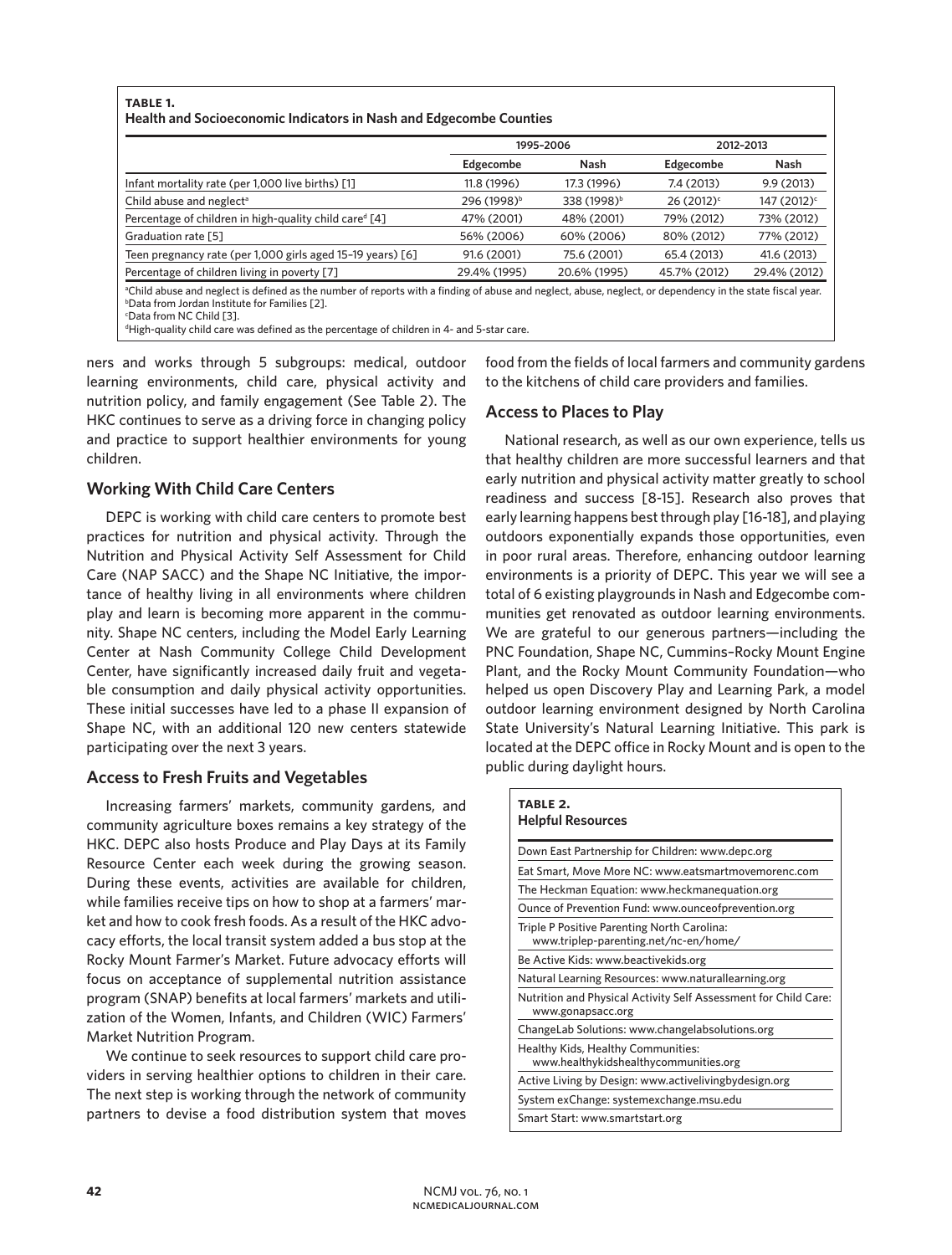In addition, thanks to a grant from the Kate B. Reynolds Charitable Trust, DEPC will transform existing playgrounds into outdoor learning environments at 5 elementary schools in 2 school systems: Nash–Rocky Mount Public Schools and Edgecombe County Public Schools. An outdoor learning environment is a type of playground that provides more natural elements, gathering settings for outdoor classrooms, and intentional opportunities for learning, such as gardening or loose part manipulation. The HKC is supporting the school districts in implementing shared-use agreements, policies, and procedures that will allow the community to access these enhanced environments during non-school hours in order to increase student physical activity, to improve family engagement, and to smooth children's transition to school.

Communities are now coming together to design and create learning environments that allow students to explore nature, engage in physical activity, and have opportunities for hands-on learning. The outdoor learning environments will not only increase the learning and physical activity opportunities for students, but it will also provide increased community involvement at every location.

Finally, DEPC created a "Places to Play" map, highlighting all of the publically accessible parks in the 2 counties, which is available both on DEPC's website (www.depc.org) and as a hard copy. Community garden sites are also recognized on the map. Adding to and increasing utilization of these resources continues to be a key strategy for improving early health outcomes.

### **The Role of Medical Professionals**

The HKC is supporting the role of physicians and other medical professionals in improving literacy and preventing obesity by providing tools for families that need preventive and intervention services. For example, DEPC participates in Reach Out and Read, a program that works with area medical providers to deliver new, culturally and developmentally appropriate books to children during their well-child visits, while discussing the importance of reading and parent-child interactions with parents. Last year 1,834 children benefitted from this program, with almost 2,400 books being delivered [19].

HKC's Childhood Obesity Prevention Toolkit provides easily accessible childhood obesity screening tools and community resources for families at well-child visits [20]. The toolkit gives medical providers information to share with families on fast food, Healthy Family food policies, Healthy Kids/Healthy Plates, and tips and local resources. Some practices have made this information available to patients on their websites in addition to providing copies onsite. The HKC will continue to assess the training needs of area providers through the state's Area Health Education Centers.

DEPC is now launching Triple P (Positive Parenting Program) across the 2 counties and will use the medical provider network to reach families seeking support with everyday parenting issues. The HKC will play a critical role in the implementation of Triple P Healthy Lifestyles to provide families with a local childhood obesity intervention program. This partnership with the medical community is making a difference by integrating family support and medical practice recommendations to create environments and opportunities for families that will help prevent future chronic health problems.

## **Increasing Well-Child Visits**

In 1993, 63% (Edgecombe) and 58% (Nash) of children aged 0–5 years who were eligible for Medicaid received a well-child visit. In 2013, 70% (Edgecombe) and 77% (Nash) of children eligible for Medicaid received a well-child visit [21]. While this indicates that great improvements have been made over the past 20 years, the last few years have seen a decline in the total number of well-child visits, especially among 2–3-year-olds. DEPC is working with local health departments, medical providers, and families to determine the root cause of this decline and to develop interventions with HKC partners that will get us back on a trajectory of improvement.

## **Working with Families**

In the fight against childhood obesity, engaging a diverse network of community partners is just as important as engaging families. The Shape NC Initiative has brought a tremendous resource to North Carolina—the ABLe Change Framework from Michigan State University. This model provides simultaneous attention to the content and process of the work, ensuring effective implementation and the pursuit of systems change [22]. The ABLe Change Team is helping DEPC take the HKC to the next level by more deliberately seeking family input in order to address the root causes of the obesity problem. This year we will launch the Family Coalition to engage families at every level of the community change process. The Family Coalition will start with addressing nutrition and physical activity needs, and we hope it grows to become the definitive community resource for family input into decision making across sectors.

### **Conclusion**

Today we are seeing the impact of the work undertaken by DEPC, and we know that prevention practices and health collaboration are changing the culture of our communities. The impact of these services is significant. DEPC has been able to improve educational opportunities by integrating evidence-based health strategies into bundled services while also building the capacity of families to support their children's growth and development.

According to 2012 data from the North Carolina Nutrition and Physical Activity Surveillance System, obesity rates for young children have started to decline after steady increases in previous years (See Figure 1) [23]. There is now a grow-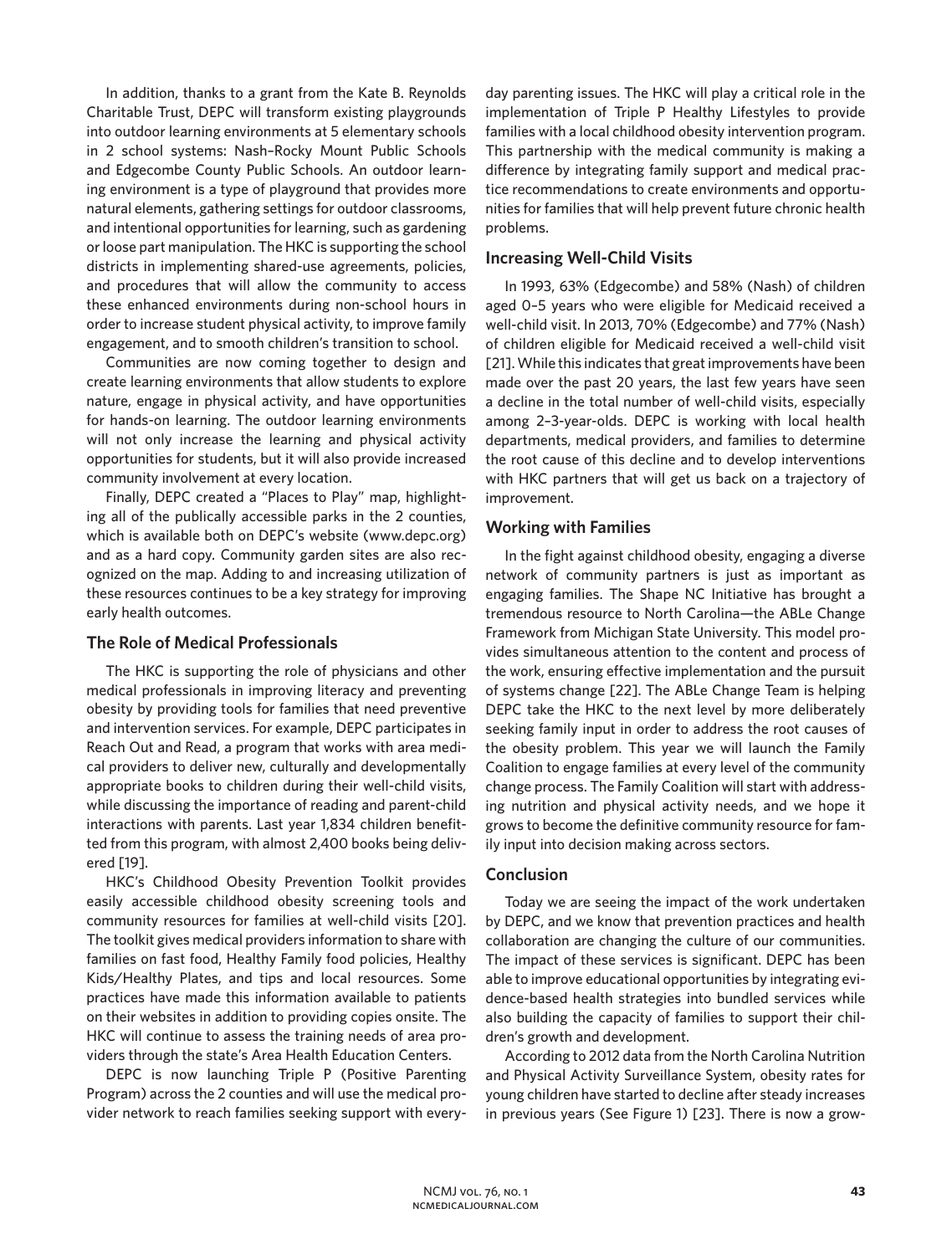

ing awareness in our community and region of the strong connection between health, early education, and economic success. More people are eating healthy and staying active. More child care centers are instituting healthier practices. Community gardens are growing. Local physicians are handing out books to children and integrating family support into their practices. Slowly but surely, we are digging out of the bleak health statistics and economic downturn (See Table 3). However, the shift to a healthy culture is a long-term process with many variables. Thus, we will continue to engage the community in efforts to launch every child in Nash and Edgecombe counties as a healthy, lifelong learner. NCM

### **table 3.**

#### **Data on Obesity, Food Access, and Poverty in Nash and Edgecombe Counties**

- 24.8% of children aged 2–4 years in Edgecombe County are overweight or obese.<sup>a</sup>
- 30.6% of children aged 2–4 years in Nash County are overweight or obese<sup>a</sup>
- The child food insecurity rate-the USDA's measure of lack of access to healthy food—is 28.8% in Edgecombe County and 25.1% in Nash County.<sup>b</sup>
- In Nash County, 29.4% of children live in poverty; in Edgecombe County, 45.7% of children live in poverty.<sup>c</sup>

Note. USDA, US Department of Agriculture.

- a 2012 data from Eat Smart, Move More North Carolina [23].
- b 2012 data from Feeding America [24].
- c 2012 data from Kids Count Data Center [25].

**Henrietta Zalkind, JD** executive director, Down East Partnership for Children, Rocky Mount, North Carolina.

**Jamie Wilson, MA** research and development director, Down East Partnership for Children, Rocky Mount, North Carolina.

#### **Acknowledgments**

The Down East Partnership for Children acknowledges all the supporters of the Healthy Kids Collaborative Initiative, including the North Carolina Partnership for Children, the Kate B. Reynolds Charitable Trust, the Robert Wood Johnson Foundation, the Blue Cross and Blue Shield of North Carolina Foundation, the PNC Foundation, the Cummins-Rocky

Mount Engine Plant, the Nash Health Care Foundation, and the Rocky Mount Community Foundation.

Potential conflicts of interest. H.Z. and J.W. have no relevant conflicts of interest.

#### **References**

- 1. North Carolina Department of Health and Human Services (NCDHHS), State Center for Health Statistics. Infant mortality statistics. NCDHHS website. http://www.schs.state.nc.us/data/ vital.cfm#vitalims. Accessed December 18, 2014.
- 2. Jordan Institute for Families. Management Assistance for Child Welfare, Work First, and Food and Nutrition Services in North Carolina. University of North Carolina School of Social Work website. http:// ssw.unc.edu/ma/. Accessed December 18, 2014.
- 3. NC Child. 2013 Child Health Report Card county data cards. NC Child website. http://www.ncchild.org/publication/nc-child-2013-child -health-report-card-county-data-cards/. Accessed December 18, 2014.
- 4. Smart Start. The North Carolina Partnership for Children, Inc. Performace-Based Incentive System (PBIS) Final Results. Local Smart Start Partnership Report for: Down East Partnership for Children. Year Ending June 30, 2013 and June 30, 2012. https://depc.org/Down \_East\_-\_FY\_12-13\_Final\_PBIS\_Report.pdf. Published January 2014. Accessed January 6, 2015.
- 5. North Carolina Department of Public Instruction (DPI), Accountability Services Division. Cohort Graduation Rates. DPI website. http://www.ncpublicschools.org/accountability/reporting/cohort gradrate. Accessed December 18, 2014.
- 6. Adolescent Pregnancy Prevention Campaign of North Carolina (APPCNC). Archived state statistics. APPCNC website. http:// ncchildcare.nc.gov/general/Child\_Care\_Statistical\_Report.asp. Accessed December 18, 2014.
- 7. United States Census Bureau. Small area income and poverty estimates. United States Census Bureau website. http://www.census .gov/did/www/saipe/data/index.html. Accessed December 18, 2014.
- 8. Chomitz VR, Slining MM, McGowan RJ, Mitchell SE, Dawson GF, Hacker KA. Is there a relationship between physical fitness and academic achievement? Positive results from public school children in the northeastern United States. J Sch Health. 2009;79:30-37.
- 9. Hillman CH, Castelli DM, Buck SM. Aerobic fitness and neurocognitive function in healthy preadolescent children. Med Sci Sports Exerc. 2005;37:1967-1974.
- 10. Rampersaud G, Pereira M, Girard B, Adams J, Metzel J. Breakfast habits, nutritional status, body weight and academic performance in children and adolescents. J Am Diet Assoc. 2005;105:743-760.
- 11. Meyers AF, Sampson AE, Weitzman M, Rogers BL, Kayne H. School breakfast program and school performance. Am J Dis Child. 1989;143:1234-1239.
- 12. Florence MD, Asbridge M, Veugelers PJ. Diet quality and academic performance. J Sch Health. 2008;78: 209-215.
- 13. Mahar MT, Murphy SK, Rowe DA, Golden J, Shields AT, Raedeke TD. Effects of a classroom-based program on physical activity and ontask behavior. Med Sci Sports Exerc. 2006;38:2086-2094.
- 14. Hillman CH, Pontifex MB, Raine LB, Castelli DM, Hall EE, Kramer AF. The effect of acute treadmill walking on cognitive control and academic achievement in preadolescent children. Neuroscience. 2009;159:1044-1054.
- 15. The Campaign for Grade-Level Reading. Growing Healthy Readers: A Starter Kit for Sponsoring Coalitions to Strengthen Health and Learning. September 2012. http://gradelevelreading.net/wp-con tent/uploads/2012/08/Healthy-Readers-starter-kit.pdf. Accessed December 16, 2014.
- 16. Ginsburg KR. The importance of play in promoting healthy child development and maintaining strong parent-child bonds. Pediatrics. 2007;119(1):182-191.
- 17. Coolahan K, Fantuzzo JW, Mendez J, McDermott P. Preschool peer interactions and readiness to learn: relationships between classroom peer play and learning behaviors and conduct. J Educ Psychol. 2000;92(3):458-465.
- 18. Bergen D. Pretend Play and Young Children's Development (ERIC Digest No. EDO- PS-01-10). Champaign, IL: ERIC Clearinghouse on Elementary and Early Childhood Education; 2001.